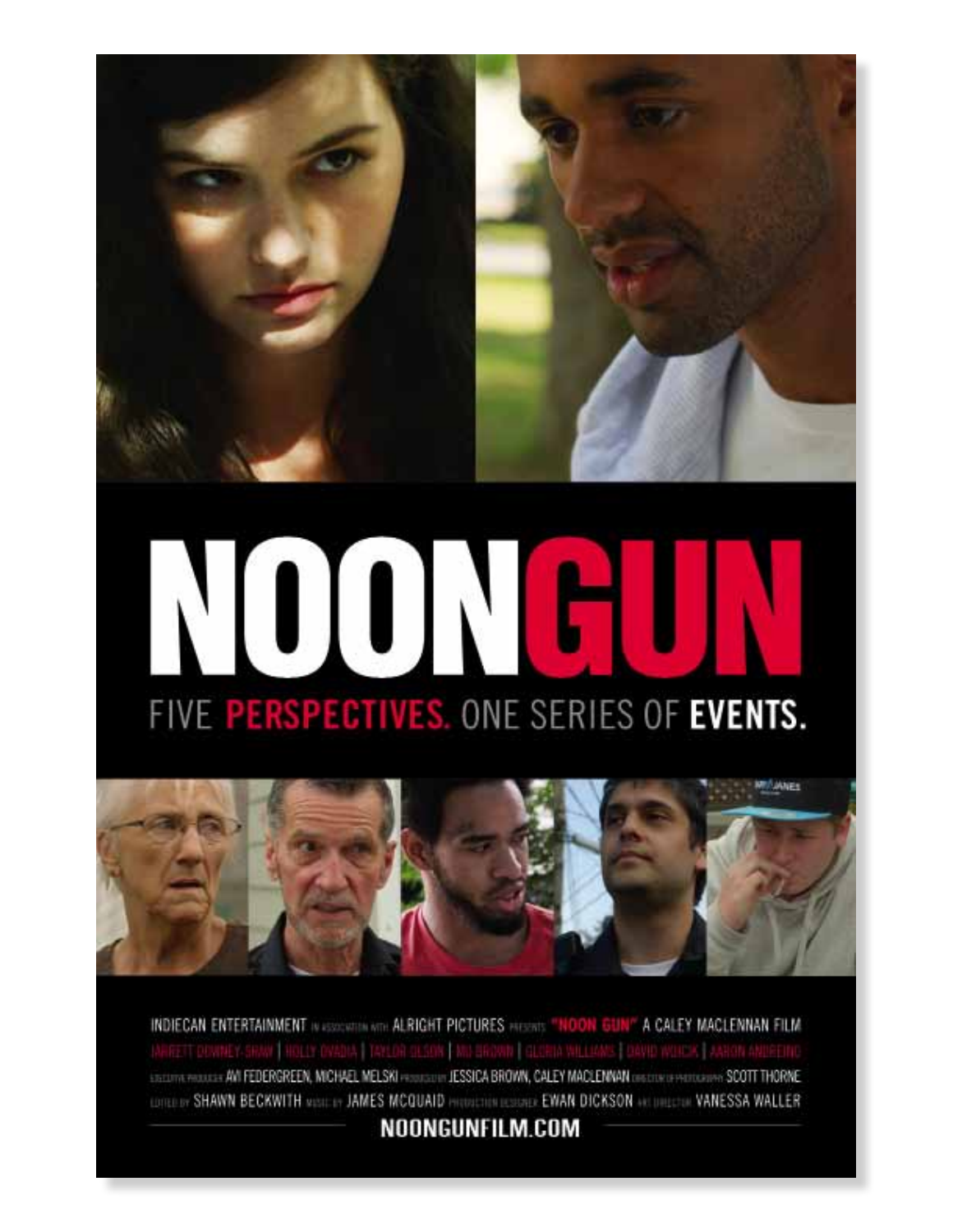## **NOON GUN**

#### **SYNOPSIS**

Everyday in Halifax, a neutered but ceremonial blast fires from a canon. The Noon Gun sends a rattle through the old wooden homes of the North End.

Within one of these homes, an elderly woman dotes over her graffiti writer grandson. An interracial couple walk tensely down a side street. A recovering alcoholic cop lectures his street-wizened young partner as they walk the beat.

On one day in particular, the Noon Gun blast ties these groups into a sequence of events. As these events unfold, each group's perspective grows, obscuring reality and ultimately effecting each other's lives.

Noon Gun is a story ripped from writer/ director Caley MacLennan's heart. Focused on storytelling and performance, the style is reminiscent of Dogme 95 films.



#### INTRODUCTION

Noon Gun tackles one of the most important issues facing North America today – the biased treatment of young Black men by police.

Exploring time and perspective, writer/ director/ producer Caley MacLennan tells a non-linear story of one dramatic incident experienced by several main characters, each with their own unique take on what really happened.

"These characters are people I've seen around the North End of Halifax [Canada]." MacLennan says. "I've watched the neighbourhood change a lot over the last 20 years, but the characters I've created are ones that I've seen consistently."

While this neighbourhood is beloved to MacLennan, he is also hoping to honestly portray the very real issue of racism that has existed (from many different angles) despite the area's growing trendiness.

In order to accomplish this (and to stay within his \$10,000 cash budget), MacLennan used only local, non-union actors, casting more on personality than acting experience. From the stars to the music, from locations to on-set catering, Noon Gun is truly the product of an eclectic and vibrant community, where antiquated politics and hip multiculturalism paradoxically reside.

Noon Gun was accepted into the Canada-wide Indiecan 10K Initiative. Almost \$200k of in-kind donations helped make the film a reality. The cash budget of \$10k was raised through crowd sourcing and has created an incredible amount of buzz already – before even screening, the film already has fans across Canada and throughout the United States! No matter which city Noon Gun screens in, you can count on a number of people helping to promote it!



@NOONGUNFILM FACEBOOK.COM/NOONGUNFILM NOONGUNFILM.COM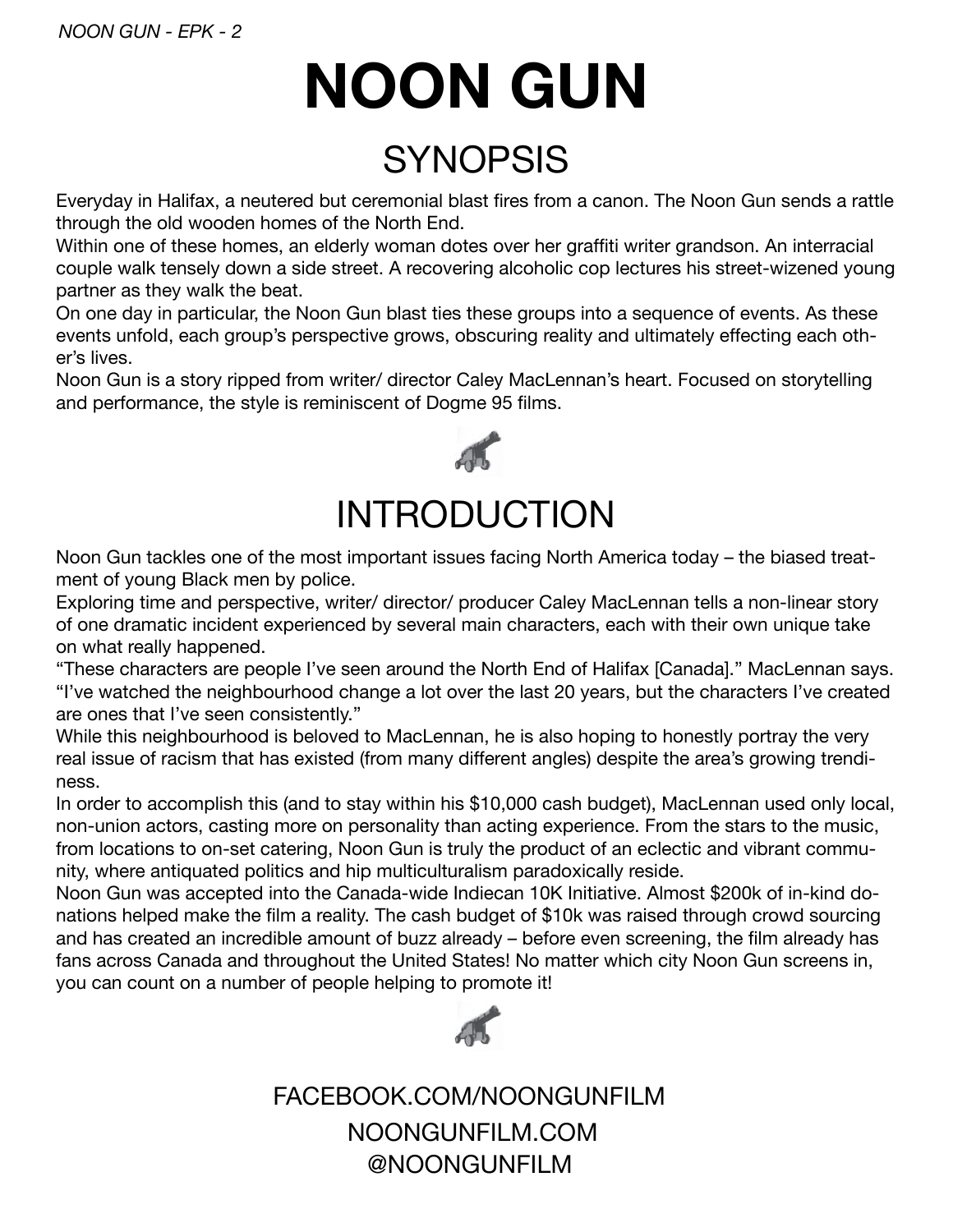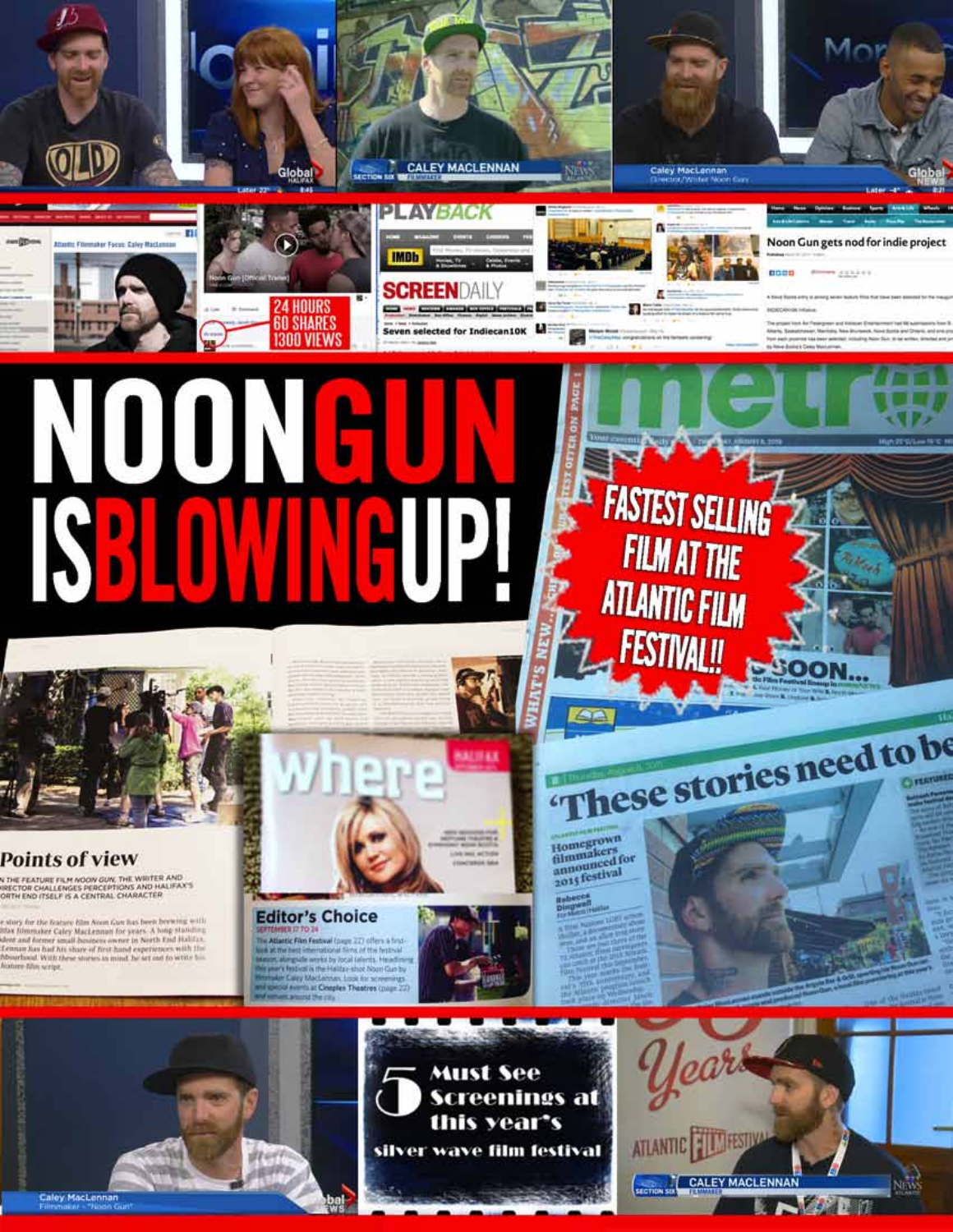### **QUOTES**

Along with its thought-provoking content, the audience may appreciate how beautifully the film is shot. Also, the dialogue-driven plot and the intertwining of the characters' perspectives make Noon Gun a truly unique film.

- Katie Kim, *The Brunswickan*



The one thing that I did that a lot of people in Canadian filmmaking tell you not to do is I made Noon Gun about Canada, I made it about the North End of Halifax ... I have lived right across this country when I was younger and one thing I've realized is that Halifax is a really cool spot. And even though it can be a very racist city and very segregated, in the North End you can find pockets that have an incredible community feeling, that have an incredible mix of interesting personalities.

I think instead of pretending that [Noon Gun takes place] in New York City like most Canadian filmmakers would, I did the opposite, I plucked the people out of the neighbourhood and brought the neighbourhood out. I'm very proud of the movie because of that.

And because we stayed so true to this community, I think people everywhere are going to recognize that there are communities like the North End of Halifax throughout the world and they'll relate to it even more because instead of trying to make the film universal we made it very specific.

- Caley MacLennan, *Global TV News*



The storyline of Noon Gun allows audiences to understand what may have led each character to their present day mindsets by looping back to the past. [Noon Gun Composer] James McQuaid says he can find something from each character to relate to and also believes that examining issues behind race relations is vital, not just in film but in everyday life.

"It's something that's lacking in our society in general—no one wants to deal with it," he says. "Racism is just as big as cancer and exists all over the world but for some reason we like to avoid it. I think it's important to try and bring it out and just talk about it and that's what Caley is trying to do with this film."

- *Halifax Magazine*



Caught an early screening of [Caley MacLennan's] Noon Gun, made for \$10k, and he knocked it out of the goddamn park. Some real heart in that one.

- Glen Matthews, *Twitter*

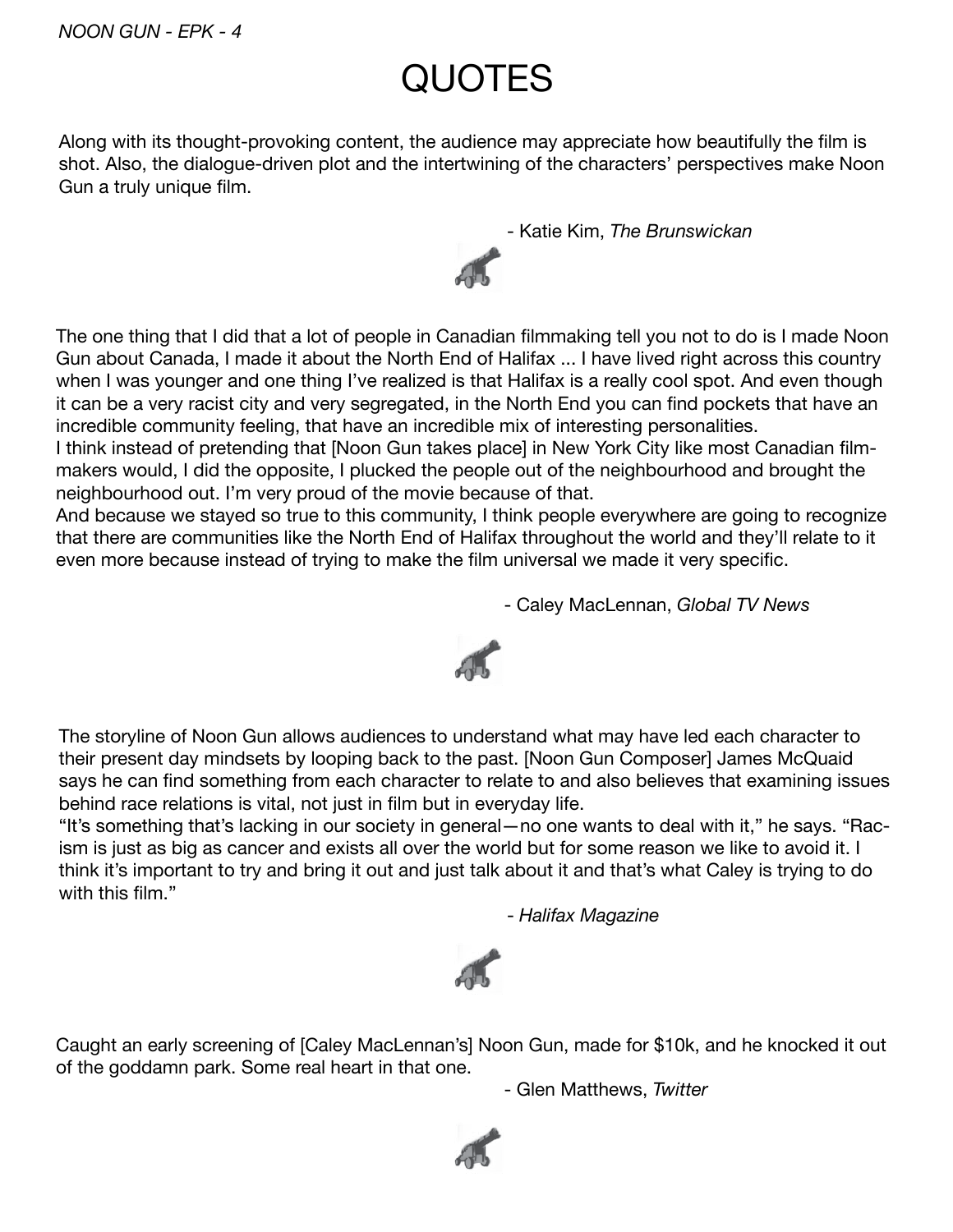#### CAST & CREW BIOS

#### Caley MacLennan, *writer/director/producer*

Caley MacLennan spent the first decade of his adult life raising his sons and working manual labour jobs. A late bloomer creatively, he didn't release his first collection of short stories until the age of 30. Since then, Caley has risen as an established filmmaker.

Over the past ten years, Caley has been busy both producing his own projects and working in the edit suite on many internationally watched films and television shows. His recent editor credits include Trailer Park Boys Season 8, Thom Fitzgerald's TV Mini Series Sex & Violence, and Nickelodeon's Rob Dyrdek's Wildgrinders.

As producer/ director, Caley has made over a dozen music videos and 7 short films. His films have played festivals from San Francisco to Cypress, won awards, aired on television and required 3D glasses.

#### **Filmography**

*Noon Gun*, 2015 : (Writer/Director/Producer), HD, 70 mins. *Mo Skates,* 2013 : (Director/Producer), HD, 7 mins. *You Never Take Me Seriously,* 2013 : (Writer/Director/Producer), Stereoscopic 3D, 4 mins. *The Bike Ride*, 2011 : (Writer/Director/Producer), HD, 7 1/2 mins. *Dream Girl*, 2010 : (Writer/Director), 35mm, 8 mins. *The Spin*, 2009 : (Co-Director/Editor), HD, 3 mins. *Meagan*, 2009 : (Writer/Director), HD, 7 mins. *Heroes*, 2008 : (Writer/Producer), 35mm, 4 mins.



#### Jessica Brown, *producer*

Jessica Brown has been working in the film and television industry since 2003. In 2012 she incorporated her own production company, Peep Media Inc., spearheaded by herself, and award winning writer, actor and documentarian, Jackie Torrens. In 2014, the two completed their first feature length documentary "Edge of East" for documentary Channel and CBC Maritimes, which has received accolades both locally and nationally. Also in 2014, Jessica produced the feature film "Noon Gun" , and the short film/digital media project/ immersive experience, Hidden Window", which has become an app for both iPhone and Android.

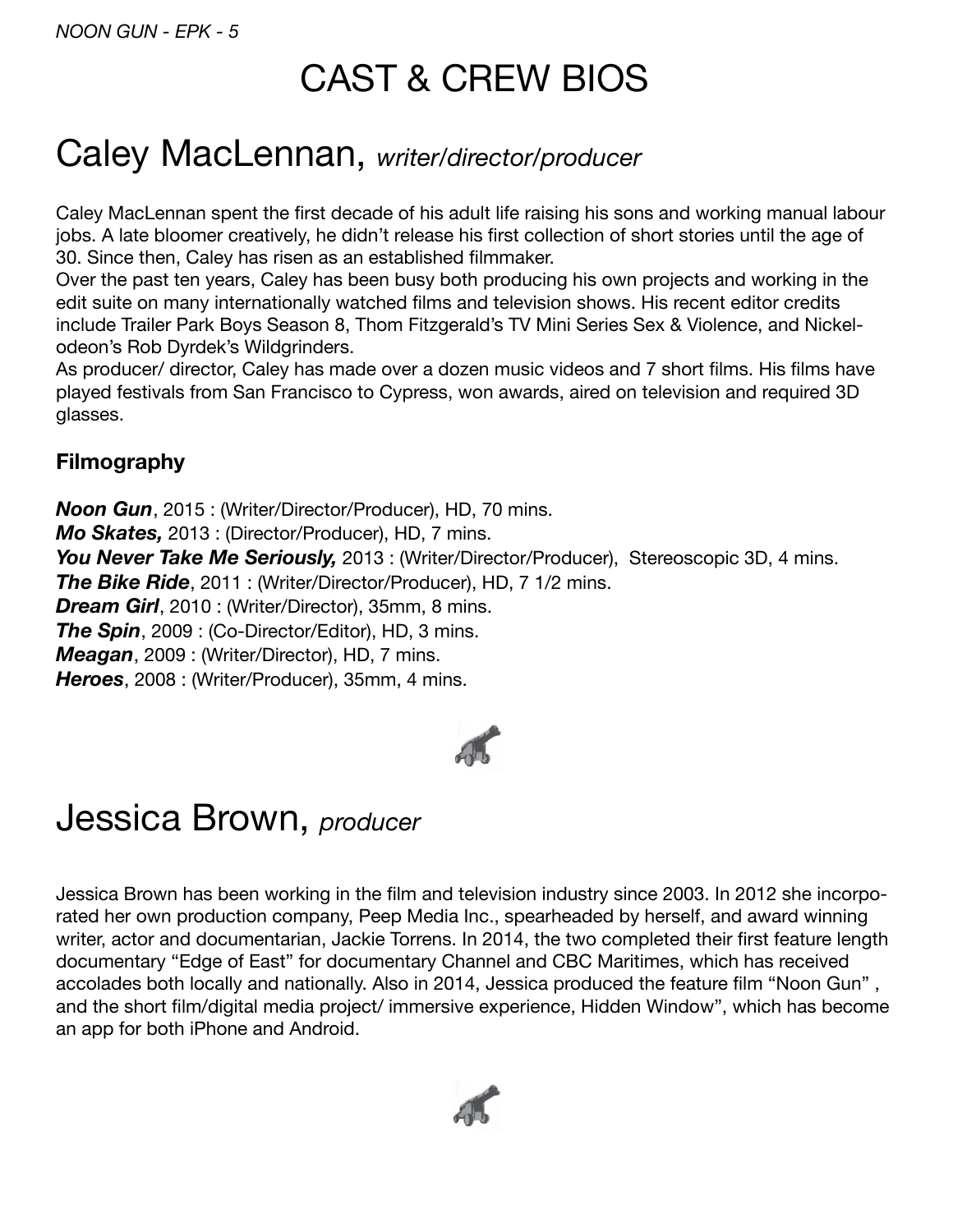#### Avi Federgreen, executive producer

Avi Federgreen has one mission: to make films that affect people. The founder of Federgreen Entertainment Inc./Avi Ronn Productions Inc., is committed to developing projects of the highest quality and substance that maintain market appeal in the ever-changing and expanding world of film and television.

Federgreen uses the power of film to evoke the emotion of every type of audience. From music videos to feature films, the imagination is fully engaged with his uncompromised original material. Federgreen's past projects as producer include Still Mine directed by Michael McGowan and starring Academy Award Nominees James Cromwell and Genevieve Bujold, which premiered at TIFF 2012; Score: A Hockey Musical, written and directed by Michael McGowan captures the fervour of Canada's two favourite pastimes in a story big on humour and heart, premiered and opening night film at TIFF 2010; and George Ryga's Hungry Hills, directed by Rob King, premiered at TIFF 2009. In November 2011, Federgreen opened his own film distribution company INDIECAN ENTERTAIN-MENT. The company services not just up-and-coming Canadian filmmakers, but also those indies making films in a lower budget bracket who have otherwise virtually no chance to shine in a market of big studios, distributors and exhibitors.



#### Michael Melski, executive producer

Michael Melski began his career in the world of theatre. An award-winning playwright, he has served as past playwright-in-residence at the renowned Shaw Festival in Niagara-on-the-Lake, Ontario. In the late 1990s, Melski became interested in film and served a residency period at the Canadian Film Centre in Toronto. He has written extensively for film and television, including writing and storyediting the celebrated youth drama Straight Up (Best TV Series of 1997- Globe and Mail), the cop series Blue Murder (Gemini-Nominated for Best Dramatic Series), as well as the acclaimed CBC satire Snakes and Ladders

His first feature film as screenwriter was the Vancouver-produced Mile Zero from Anagram Films. It has screened at festivals worldwide, winning multiple awards with the screenplay being singled out by the Hollywood Reporter and <Growing Op, movie poster>>the Vancouver Courier saying it was "A breathtakingly honest script." His second screenplay, the comedy Touch and Go, was a hit at the 2002 Atlantic Film Festival and has also screened at festivals in Toronto, Edmonton, Victoria, Kingston, and Los Angeles.

His film, Charlie Zone was named Best Dramatic Feature at the 2012 imagineNATIVE Film + Media Arts Festival in Toronto and won four awards at the Atlantic Film Festival including Best Atlantic Feature, Outstanding Direction, Cinematography, and Outstanding Performance by an Actor.

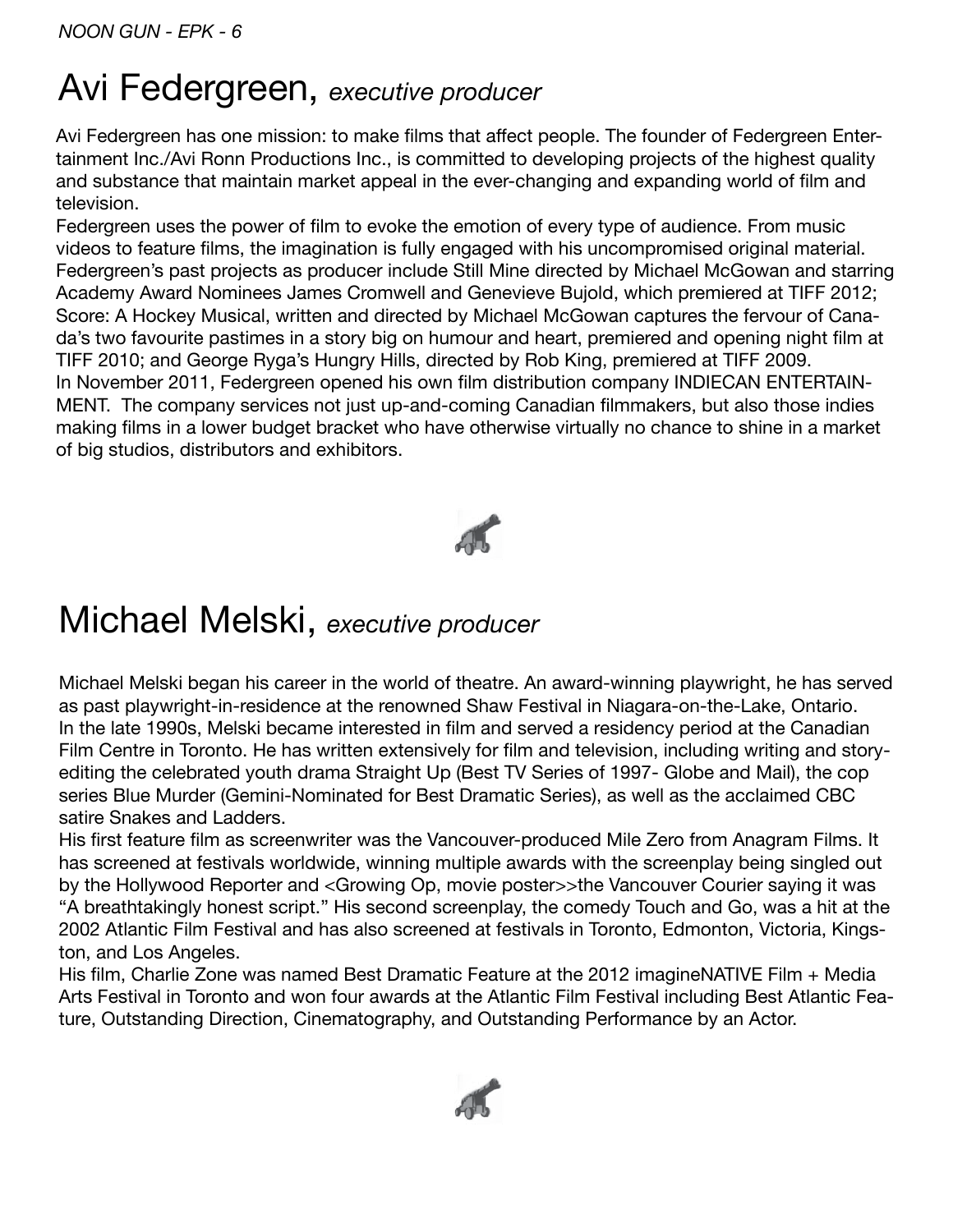CAST<br>(in order of appearance)

| Eric Clayton                       | <b>JARRETT SHAW</b>                             |
|------------------------------------|-------------------------------------------------|
| Hannah                             | <b>HOLLY OVADIA</b>                             |
| Shirley Lawrence                   | <b>GLORIA WILLIAMS</b>                          |
| Danny                              | <b>TAYLOR OLSON</b>                             |
| AJ                                 | <b>MO BROWN</b>                                 |
| Mike                               | <b>DAVID WOJCIK</b>                             |
| Kevin                              | <b>AARON ADREINO</b>                            |
| College Guy                        | <b>SCOTT BAILEY</b>                             |
| Mark                               | <b>DENNIS WRIGHT</b>                            |
| Al                                 | <b>IGOR SHAMUILOV</b>                           |
| Al's Lawyer                        | <b>KEVIN GERRIOR</b>                            |
| <b>Young Shirley</b><br>John       | <b>HANNAH BRENNEN</b><br><b>CONNOR CHISHOLM</b> |
| Mother                             | <b>HILLARY HARRIS</b>                           |
| Daughter                           | <b>MARTHA HARRIS</b>                            |
| Junkie                             | <b>OOLAND FISK</b>                              |
| Pimp                               | <b>BOBBY</b>                                    |
| Shabbie Man                        | <b>JAMES MCQUAID</b>                            |
| Young Punk                         | <b>IAN MACLEOD</b>                              |
| Heather                            | <b>LISA HACKETT</b>                             |
| <b>Darnelle</b>                    | <b>DEVES MATWAWANA</b>                          |
| <b>Party Goers</b>                 | <b>EMMA ROBINSON</b>                            |
|                                    | <b>BROOKE TITUS</b>                             |
| <b>Young Eric</b>                  | <b>NAIJAUN DAVID</b>                            |
| <b>Young Danny</b>                 | <b>HOLDEN MACLENNAN</b>                         |
| <b>Bunny</b>                       | <b>MATTHEW HILL</b>                             |
| George                             | <b>MICHAEL BENOIT</b>                           |
| Marcus                             | <b>TANAR REPCHULL</b>                           |
| Soldier #1                         | <b>STEVE ROLSTON</b>                            |
| Uniformed Police Officer           | DAVID T. WILLIAMS                               |
| Junkie Female                      | <b>MELANI WOOD</b>                              |
| Dead Hooker                        | <b>JESSICA BROWN</b>                            |
| Graffiti Artist                    | SECS AC                                         |
| Skateboarder                       | <b>JOSH GALLANT</b>                             |
|                                    |                                                 |
| <b>CREW</b>                        |                                                 |
|                                    |                                                 |
| 1 <sup>st</sup> Assistant Director | <b>GREG JACKSON</b>                             |
| 2nd Assistant Director             | ANDRE PETTIGREW                                 |
| 3rd Assistant Directors            | <b>MELANI WOOD</b>                              |
|                                    | <b>JEFF KNOX</b>                                |
| <b>Director Of Photography</b>     | <b>W.E. SCOTT THORNE</b>                        |
| A Cam Operator                     | <b>W.E. SCOTT THORNE</b>                        |
| 2nd Unit Operator                  | <b>BYRON KUTCHERA</b>                           |
| 1st Assistant Camera               | <b>JOSH DENARO</b>                              |
|                                    | <b>HALLEY DAVIES</b>                            |
|                                    | <b>LUKE ADAMSKI</b>                             |
|                                    | <b>JAKE BEED</b>                                |
| 2nd Assistant Camera/DMTS          | <b>HENRY COLIN</b>                              |
|                                    | <b>JAKE BEED</b>                                |
|                                    |                                                 |
| <b>Stills Photographer</b>         | <b>MIKE THOMPKINS</b>                           |
|                                    | <b>JACKIE TORRENS</b>                           |
|                                    | <b>DEVON PENNICK- REILLY</b>                    |
| <b>Production Designer</b>         | <b>EWEN DICKSON</b>                             |
| <b>Art Director</b>                | <b>VANESSA WALLER</b>                           |
| <b>Assistant Art Directors</b>     | <b>EVA GAGNON-MESSIER</b>                       |
| Carpenter                          | <b>MIKE HALL</b>                                |

Labourers DARCY MCAID